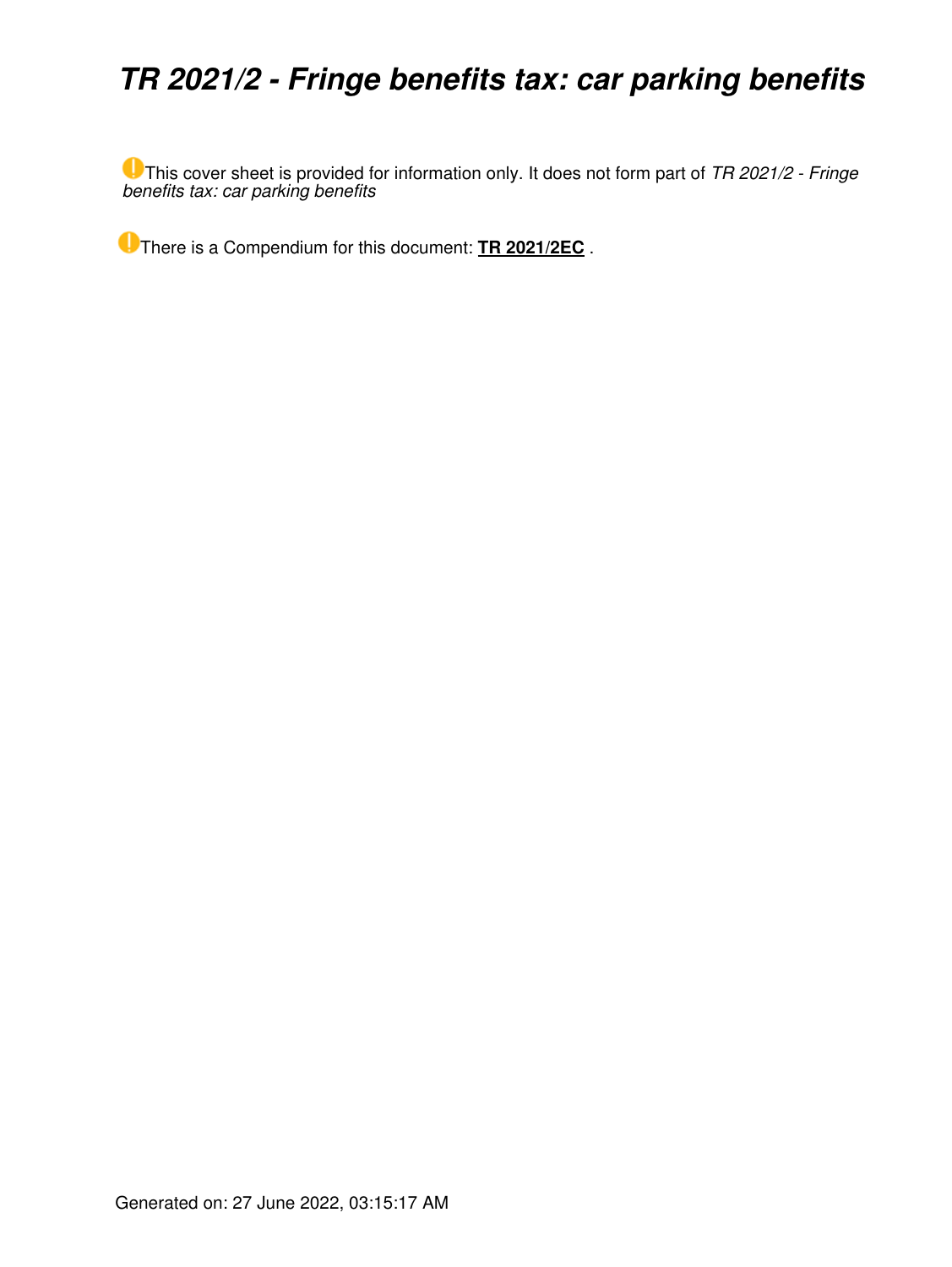

# **Taxation Ruling** Fringe benefits tax: car parking benefits

#### $\bf{0}$ **Relying on this Ruling**

This publication is a public ruling for the purposes of the *Taxation Administration Act 1953*.

If this Ruling applies to you, and you correctly rely on it, we will apply the law to you in the way set out in this Ruling. That is, you will not pay any more tax or penalties or interest in respect of the matters covered by this Ruling.

Note: This Ruling does not address the concept of 'primary place of employment', in light of the decision in *Virgin Australia Airlines Pty Ltd v Commissioner of Taxation* [2021] FCA 523. This Ruling will be amended to include further guidance on this point in due course.

| <b>Table of Contents</b>                                                                                   | Paragraph      |
|------------------------------------------------------------------------------------------------------------|----------------|
| What this Ruling is about                                                                                  | 1              |
| Background                                                                                                 | 2              |
| <b>Definitions</b>                                                                                         | $\overline{4}$ |
| <b>Ruling</b>                                                                                              | 5              |
| When do you provide a car parking benefit?                                                                 | 6              |
| Meaning of 'in the vicinity of'                                                                            | 10             |
| <b>Example 1 – work car park is not 'in the vicinity of' the employee's primary</b><br>place of employment | 12             |
| What is a commercial parking station?                                                                      | 16             |
| Commercial car parking facility                                                                            | 18             |
| <b>Example 2 – parking facility is a commercial car parking facility</b>                                   | 23             |
| <b>Example 3 – parking facility is not a commercial car parking facility</b>                               | 26             |
| <b>Example 4 – parking facility is not a commercial car parking facility</b>                               | 29             |
| Permanent                                                                                                  | 32             |
| All-day parking available in the ordinary course of business to the public on<br>payment of a fee          | 34             |
| Example $5$ – car spaces are available to the public for all-day parking                                   | 42             |
| <b>Example 6 – car spaces are not available to the public for all-day parking</b>                          | 45             |
| Not on-street parking                                                                                      | 48             |
| Lowest representative fee charged                                                                          | 49             |
| Date of effect                                                                                             | 55             |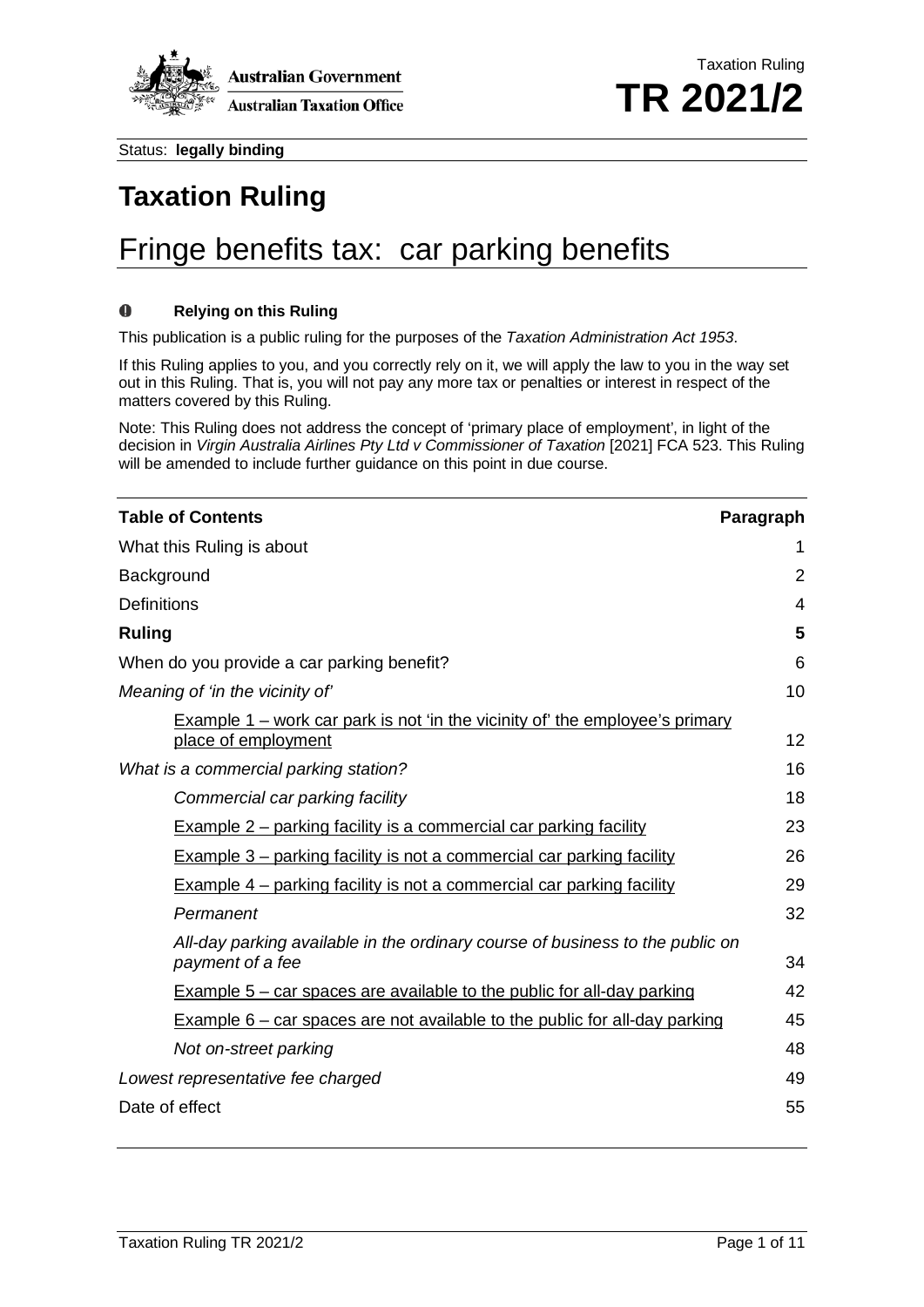#### **What this Ruling is about**

1. This Ruling sets out when the provision of car parking is a car parking benefit for the purposes of the *Fringe Benefits Tax Assessment Act 1986*. [1](#page-2-0)

#### **Background**

2. This Ruling replaces Taxation Ruling TR 96/26 *Fringe benefits tax: car parking fringe benefits* (withdrawn on 13 November 2019)*.*

3. This Ruling should be read in conjunction with Chapter 16 of *Fringe benefits tax – a guide for employers[2](#page-2-1)* (Employers' guide) which provides guidance to help employers calculate the taxable value of a 'car parking fringe benefit' [3](#page-2-2) and provides practical examples.

#### **Definitions**

4. The following terms are used in this Ruling and the Employers' guide:

- 'All-day parking' means parking of a car for a minimum of six continuous hours between 7.00am*–*7.00pm.[4](#page-2-3)
- 'Car' means a motor-powered road vehicle (including a motor car, sports utility vehicle, van or utility, but not a motor cycle) designed to carry a load of less than one tonne and fewer than nine passengers.<sup>[5](#page-2-4)</sup> The car must be
	- a car owned by, or leased to, an employee or their associate
	- a car made available to an employee or their associate, or
	- related to a car benefit<sup>[6](#page-2-5)</sup> provided on that day.<sup>[7](#page-2-6)</sup>
- 'Car space' refers to a space in which a car can reasonably be parked. It does not need to be on bitumen or a paved surface and does not need to be marked as a parking bay.
- Commercial parking station<sup>'[8](#page-2-7)</sup> as referred to in paragraph 16 of this Ruling.
- 'Minimum parking period' is a combined parking period of more than four hours[.9](#page-2-8)
- 'On-street parking' is parking on a street, road, lane, thoroughfare or footpath paid for by inserting money in a meter or by obtaining a voucher.

<span id="page-2-0"></span><sup>1</sup> All legislative references in this Ruling are to the *Fringe Benefits Tax Assessment Act 1986* unless otherwise indicated.

<span id="page-2-1"></span><sup>&</sup>lt;sup>2</sup> The Employers' guide is not a public ruling and is not binding on the Commissioner. Refer to Taxation Ruling TR 2006/10 *Public Rulings.*

<span id="page-2-2"></span> $3$  A car parking fringe benefit is defined in subsection 136(1) as a fringe benefit that is a car parking benefit.

<span id="page-2-3"></span><sup>4</sup> Subsection 136(1).

<sup>5</sup> Subsection 995-1(1) of the *Income Tax Assessment Act 1997.*

<span id="page-2-5"></span><span id="page-2-4"></span> $6$  A car benefit is provided if subsection 7(1) is satisfied.

<span id="page-2-6"></span> $7$  Paragraph 39A(1)(c).

<span id="page-2-7"></span><sup>8</sup> 'Commercial parking station' is defined in subsection 136(1).

<span id="page-2-8"></span><sup>&</sup>lt;sup>9</sup> It does not matter whether the parking is continuous, as long as the cumulative total is more than four hours.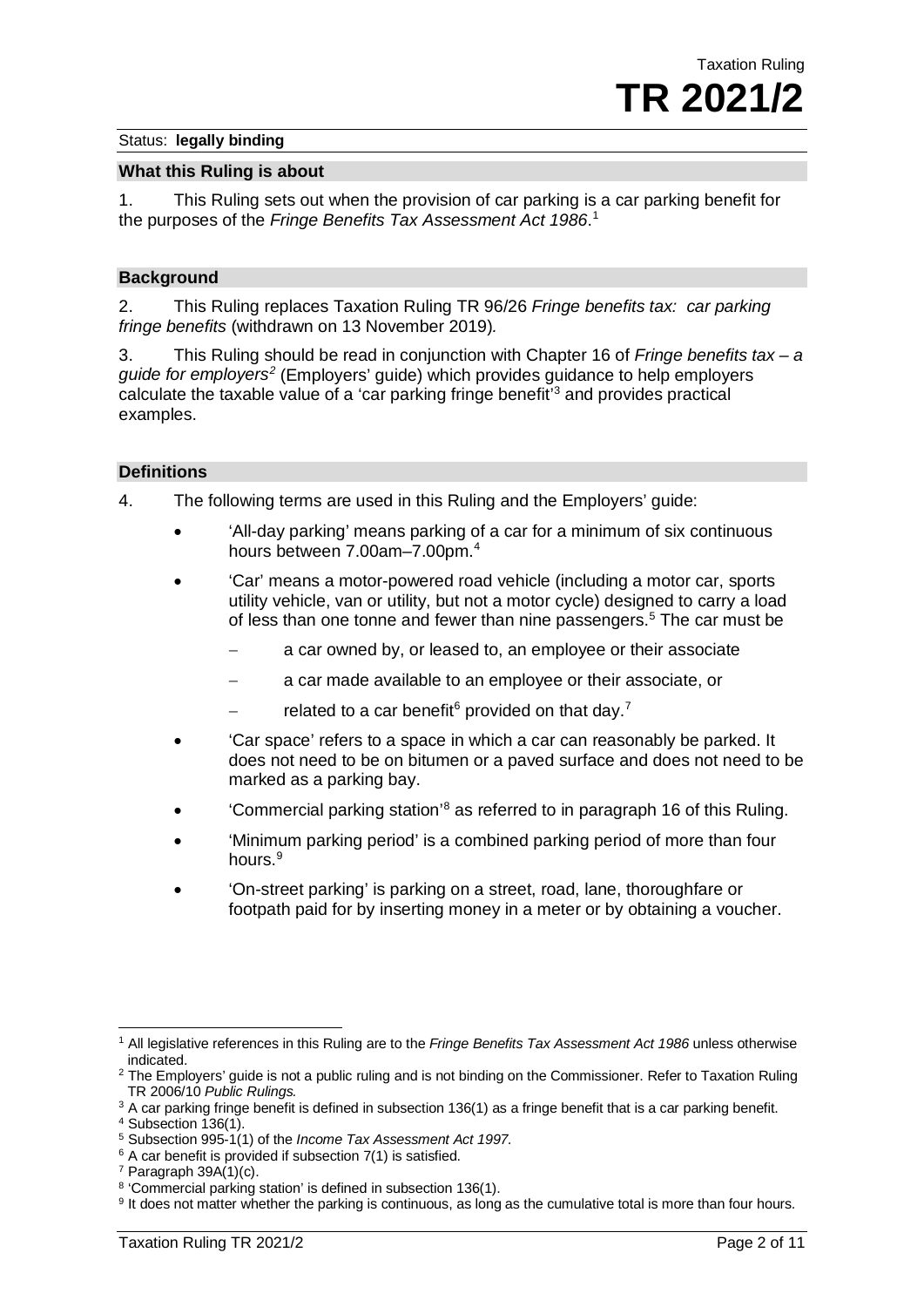- 'Place of residence<sup>'[10](#page-3-0)</sup> refers to a place where a person resides or has sleeping accommodation. This could be a place at which the employee sleeps on a temporary basis, for example, at a hotel or serviced apartment.
- 'Primary place of employment' is the employee's primary place of employment as defined in subsection 136(1).
- 'Work car park' is a business premises<sup>[11](#page-3-1)</sup> or associated premises<sup>[12](#page-3-2)</sup> of the provider<sup>[13](#page-3-3)</sup>, where cars are parked in a car space on that day. A work car park does not need to be a commercial parking station and includes an area where pool cars or fleet cars available for employees to use are parked. A business may have multiple locations where car spaces are provided to employees – each is considered to be a work car park.

### **Ruling**

5. Subsection 39A(1) prescribes the conditions which must be satisfied before a benefit is a car parking benefit.

#### **When do you provide a car parking benefit?**

6. You provide a car parking benefit on a particular day when, between 7.00am– 7.00pm[14](#page-3-4):

- a car is parked at a work car park for the minimum parking period
- an employee uses the car in connection with travel between their place of residence and primary place of employment at least once on that day
- the work car park is located at or 'in the vicinity of'<sup>[15](#page-3-5)</sup> the primary place of employment, on that day
- a commercial parking station<sup>[16](#page-3-6)</sup> is located within a one kilometre radius of the work car park used by the employee
- the 'lowest representative fee'<sup>[17](#page-4-0)</sup> charged by any commercial parking station for all-day parking within a one kilometre radius of the work car park

 $10$  'Place of residence' is defined in subsection 136(1). The place of residence does not need to be the employee's usual place of residence or, as defined in subsection 136(1), the employee's 'normal residence'.

<span id="page-3-0"></span><sup>11</sup> 'Business premises' is defined in subsection 136(1). Taxation Ruling TR 2000/4 *Fringe benefits tax: meaning of 'business premises'* considers what constitutes business premises.

<span id="page-3-2"></span><span id="page-3-1"></span><sup>12</sup> 'Associated premises' is defined in subsection 136(1). This includes premises that are owned, leased or otherwise under the provider's control or control of a third party where the provider has exclusive occupancy rights or ownership of a designated parking space at their premises. Refer to paragraph 7 of TR 2000/4 as to when a 'premises is of a person'.

<span id="page-3-3"></span><sup>&</sup>lt;sup>13</sup> 'Provider' is defined in subsection 136(1). Where the car park owner retains ownership or other exclusive occupancy rights in respect of the relevant car space, the car park owner is the provider. Where the employer obtains exclusive occupancy rights in respect of the relevant car space, the employer is the provider.

<sup>&</sup>lt;sup>14</sup> Subsection 39A(1) specifies the conditions that are to be met during a 'daylight period' or periods. 'Daylight period' is defined in subsection 136(1) as being between 7.00am*–*7.00pm.

<span id="page-3-4"></span><sup>&</sup>lt;sup>15</sup> See paragraphs 10 and 11 of this Ruling.

<span id="page-3-5"></span><sup>16</sup> See paragraph 16 of this Ruling.

<span id="page-3-6"></span><sup>&</sup>lt;sup>17</sup> See paragraphs 49 to 54 of this Ruling.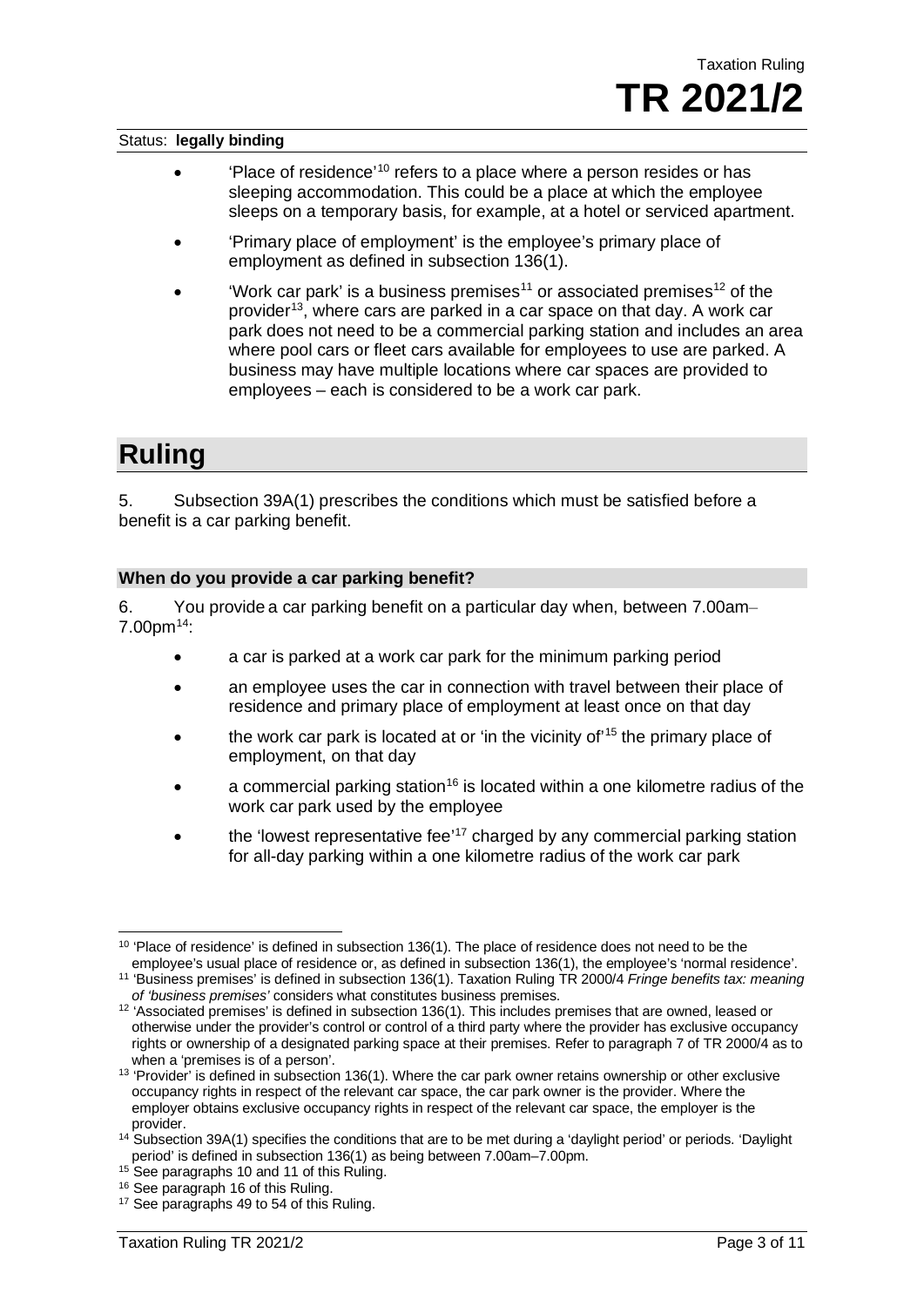exceeds the car parking threshold<sup>[18](#page-4-1)</sup> (the 'car parking threshold requirement')

- the parking is provided to the employee in respect of their employment, and
- the parking is not excluded by the regulations<sup>[19](#page-4-2)</sup>. For example, a car space is excluded if it is provided to a disabled employee who holds and displays a valid disabled person's parking permit and the permit allows the employee to park in spaces that are designated for the exclusive use of a disabled person.[20](#page-4-3)

7. You do not have to be the employer to provide a car parking benefit as long as it is provided under an arrangement with the employer. Further, you can provide a car parking benefit in relation to a car where the use of that car is an exempt benefit.<sup>[21](#page-4-4)</sup>

8. A car that is parked at one or more work car parks on the same day, between 7.00am–7.00pm, may also satisfy the minimum parking period.

9. Ordinarily, where there is no evidence that the employee and employer are dealing with each other in any other capacity, the parking is provided to the employee 'in respect of' [22](#page-4-5) their employment.

#### *Meaning of 'in the vicinity of'*

10. The work car park must be located at or 'in the vicinity of' the employee's primary place of employment. This means the two locations are near, proximate, or close to each other. When considering the distance between the places, it is the spatial<sup>23</sup> and geographical separation that is significant.[24](#page-4-7)

11. Geographical includes $25$ :

… geographical features such as rivers, railway lines, freeways and other physical obstacles which might render a car park and an employee's primary place of employment near or close as the crow flies but not so in terms of the distance of the shortest practicable route between them.

#### *Example 1 – work car park is not 'in the vicinity of' the employee's primary place of employment*

12. *An employer leases premises (a work car park) to provide car parking to its employees.*

<span id="page-4-1"></span><span id="page-4-0"></span><sup>&</sup>lt;sup>18</sup> The car parking threshold is indexed annually in line with movements in the All Groups Consumer Price Index (subsections 39A(2), (2A), (3) and (4)). The car parking threshold for each year is published by the Commissioner.

<span id="page-4-2"></span><sup>&</sup>lt;sup>19</sup> There may be exemptions that also apply in respect of car parking. For example, section 58GA exempts car parking provided by small businesses in certain circumstances. For benefits provided on or after 1 April 2021, the small business entity turnover increases to \$50 million for this exemption.

<span id="page-4-3"></span><sup>20</sup> Sections 5 and 12 of the *Fringe Benefits Tax Assessment Regulations 2018*. The exclusion will apply where a disabled employee is either the driver or passenger of the car.

<span id="page-4-4"></span> $21$  Certain cars may be exempt under subsection 8(2).

<span id="page-4-5"></span> $22$  The meaning of 'in respect of' is defined in subsection 136(1) to include in relation to the employment of an employee, by reason of, by virtue of, or for or in relation directly or indirectly to, that employment.

<span id="page-4-6"></span><sup>&</sup>lt;sup>23</sup> 'Spatial' refers to the physical measured distance between the places.

<span id="page-4-7"></span><sup>&</sup>lt;sup>24</sup> Virgin Blue Airlines Pty Ltd v Commissioner of Taxation [2010] FCAFC 137 (Virgin Blue) at [54].

<span id="page-4-8"></span><sup>25</sup> *Virgin Blue* at [54].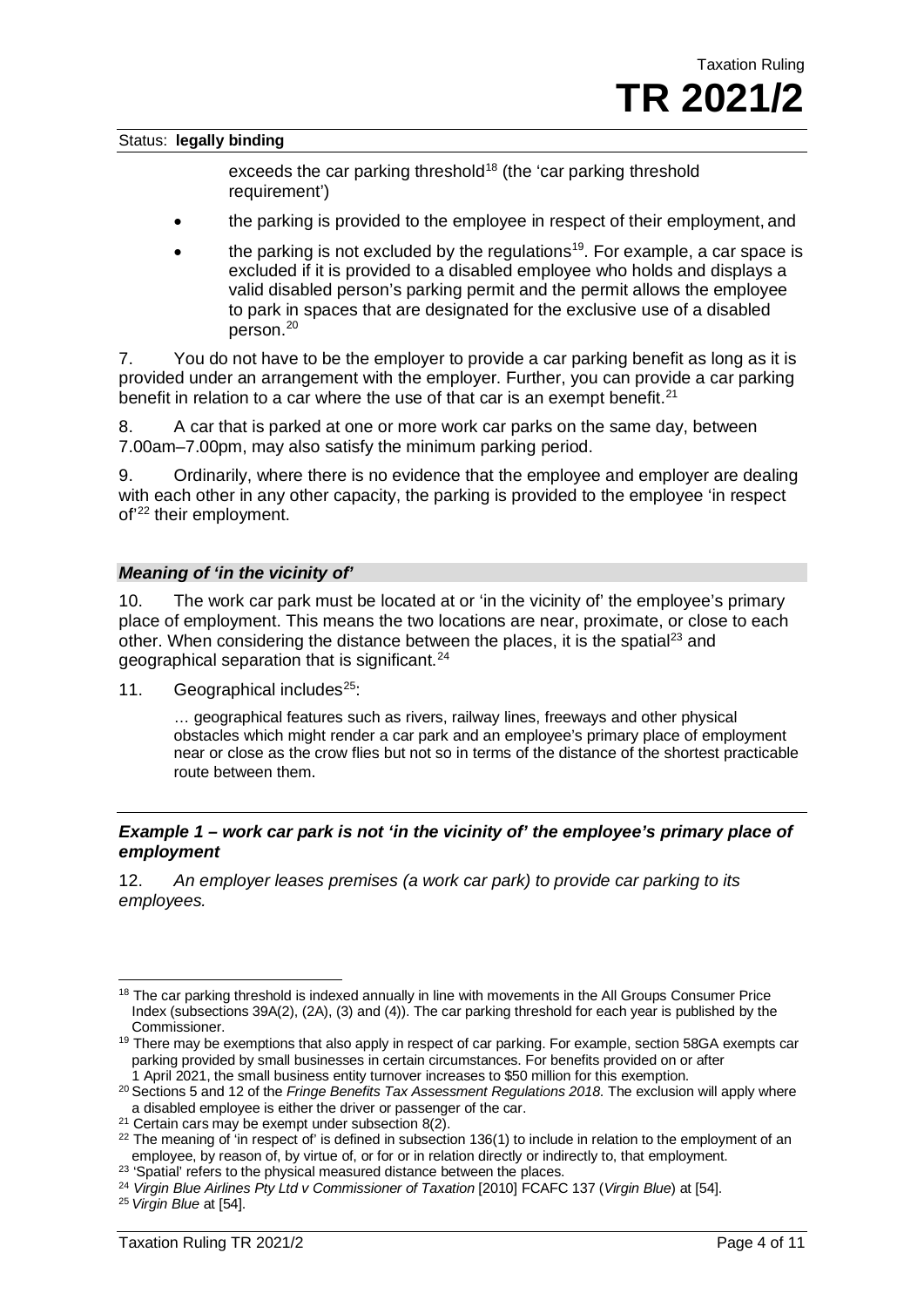13. *As the crow flies, the distance between the work car park and office building, which is the employee's primary place of employment, is less than one kilometre.*

14. *However, the shortest walking route between the work car park and office building is approximately two kilometres, or 20 to 25 minutes, by foot. A shuttle bus also operates between the work car park and office building. The journey by shuttle bus takes approximately 15 to 20 minutes, one way.*

15. *The work car park is not 'in the vicinity' of the employee's primary place of employment.*[26](#page-5-0)

#### *What is a commercial parking station?*

<span id="page-5-5"></span>16. A commercial parking station<sup>[27](#page-5-1)</sup>, on a particular day, is a commercial car parking facility which:

- is permanent
- is not on-street parking
- has car spaces available in the ordinary course of business to the public for all-day parking on payment of a fee.

17. For a car parking benefit to arise, the commercial parking station must be located within a one-kilometre radius of the work car park. A commercial parking station is located within a one-kilometre radius if the closest car entrance to the commercial parking station is within one kilometre of the closest car entrance to the work car park.<sup>[28](#page-5-2)</sup> You measure this distance by the 'shortest practicable route', which can be travelled by foot, car, train and boat. Illegal or impractical shortcuts will not be considered to be part of a practical route.

#### *Commercial car parking facility*

18. Commercial car parking facility takes its ordinary meaning. In considering its ordinary meaning and the statutory context, there must first be a parking facility. Without limiting what might be a parking facility, it could be:

- a purpose-built complex designed for car parking (including parking provided as part of an office or apartment building), or
- an area of land dedicated or adapted to providing car parking (including on-street parkin[g29](#page-5-3)).

19. The ordinary meaning of 'commercial' is not to be viewed in isolation. 'Commercial' informs the ordinary meaning of the compound phrase 'commercial car parking facility'.<sup>[30](#page-5-4)</sup> As such, a commercial car parking facility is a parking facility that displays certain characteristics that are hallmarks of such a facility.

<sup>26</sup> This example contains facts which are similar to those in *Virgin Blue*.

<span id="page-5-1"></span><span id="page-5-0"></span><sup>27</sup> Subsection 136(1).

<span id="page-5-2"></span><sup>28</sup> Section 39B.

<span id="page-5-3"></span><sup>&</sup>lt;sup>29</sup> The exclusion of 'a parking facility on a public street, road, lane, thoroughfare or footpath paid for by inserting money in a meter or by obtaining a voucher' from the definition of 'commercial parking station' in subsection 136(1) means such parking facilities would otherwise be within scope of the definition.

<span id="page-5-4"></span><sup>30</sup> *Owners of Ship Shin Kobe Maru v Empire Shipping Co Inc* [1994] HCA 54; *SZTVU v Minister for Home Affairs* [2019] FCAFC 30 at [66–71].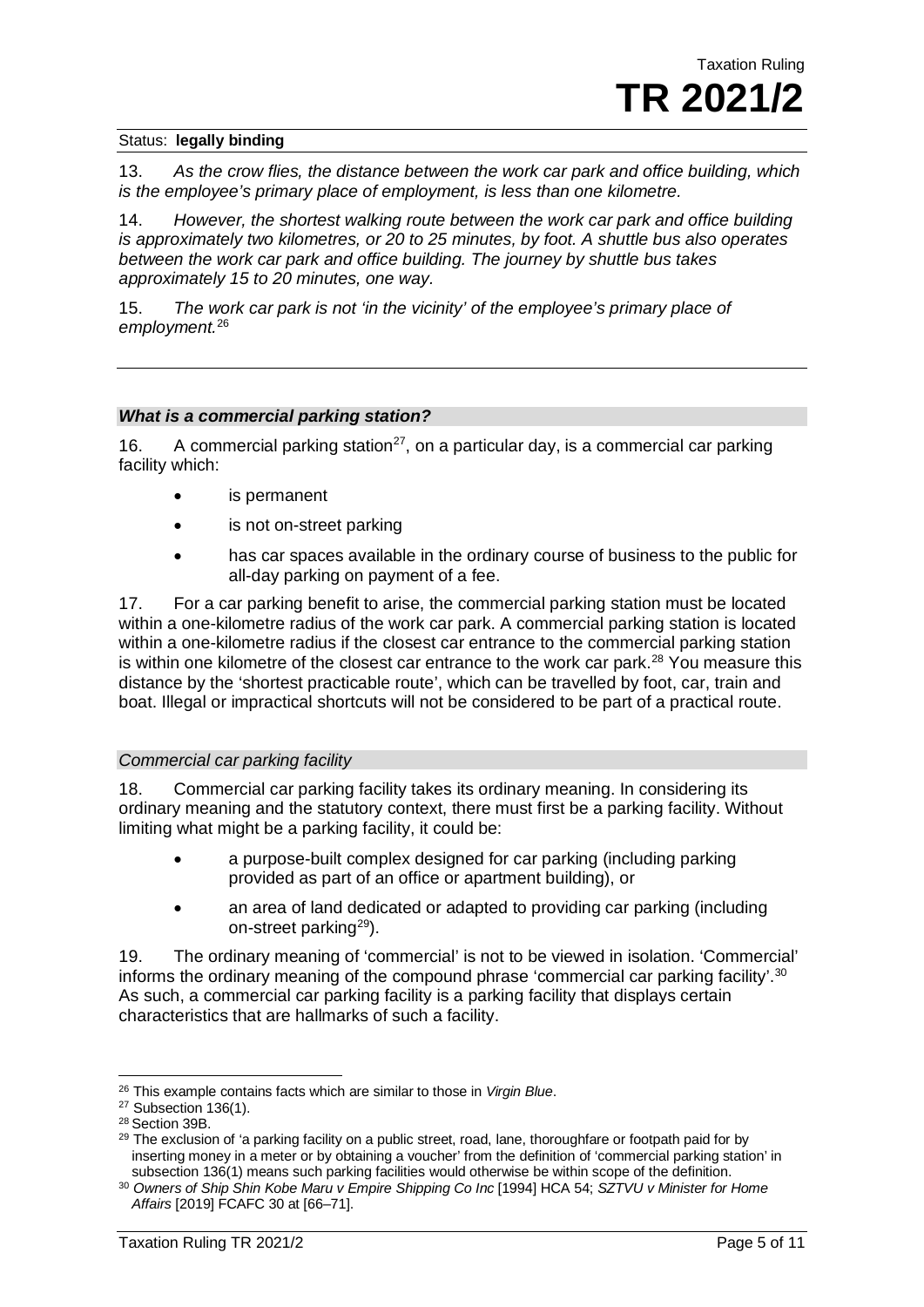20. A parking facility will be a commercial car parking facility if it is operated by a car parking operator. This includes a parking facility that exists within another complex (such as an office, shopping centre or hospital) where the owner or lessor of that complex outsources the management of the parking facility to a car parking operator.

<span id="page-6-0"></span>21. Where a parking facility is not managed by a car parking operator, it may nevertheless be a commercial car parking facility if it displays other hallmark characteristics, namely, if the parking facility:

- has clear signage visible from the street advertising that paid parking is available
- has mechanisms to control who can enter and/or exit the parking facility, or park at the facility. This may include boom gates, or 'pay and display' ticketing machines
- charges more than a nominal fee (usually a significantly lower rate than the local market rate) for paid parking. This includes charging a user for parking which is not all-day parking (such as parking at an hourly rate).

22. Generally, if a parking facility displays two or more of these characteristics, it is a commercial car parking facility. However, the characteristics of a particular parking facility must be objectively considered.

### *Example 2 – parking facility is a commercial car parking facility*

23. *An inner-suburban shopping centre provides dedicated car spaces in a multi-level concrete structure attached to the shopping complex. The car park is operated by the landlord of the shopping centre.*

24. *There is licence plate recognition functionality at each entrance and boom gates at each exit to the parking facility. A car can be parked for free for the first two hours, after which parking costs \$5 per hour. There is signage visible from the street and at each entrance advertising that car parking is available.*

25. *This parking facility is a commercial car parking facility. While the parking facility is not managed by a car parking operator, it satisfies all three hallmark characteristics in paragraph [21](#page-6-0) of this Ruling. The parking facility is a commercial parking station if it meets the other requirements in paragraph [16](#page-5-5) of this Ruling.*

### *Example 3 – parking facility is not a commercial car parking facility – no paid parking available*

26. *A hotel has a number of car spaces on its basement levels (a parking facility).*

27. *There is clear directional signage visible from the street indicating the location of the hotel's parking facility. Entry and exit to the facility is controlled by boom gates. All of the car spaces are clearly marked. None of the car spaces are available for paid parking but are exclusively available to hotel guests during their stay at the hotel (being a feature of their nightly hotel room charge).*

28. *While the hotel's parking facility displays some of the hallmarks of a commercial car parking facility, it is not a commercial car parking facility because paid parking is not available at the facility. Therefore, it is not a commercial parking station.*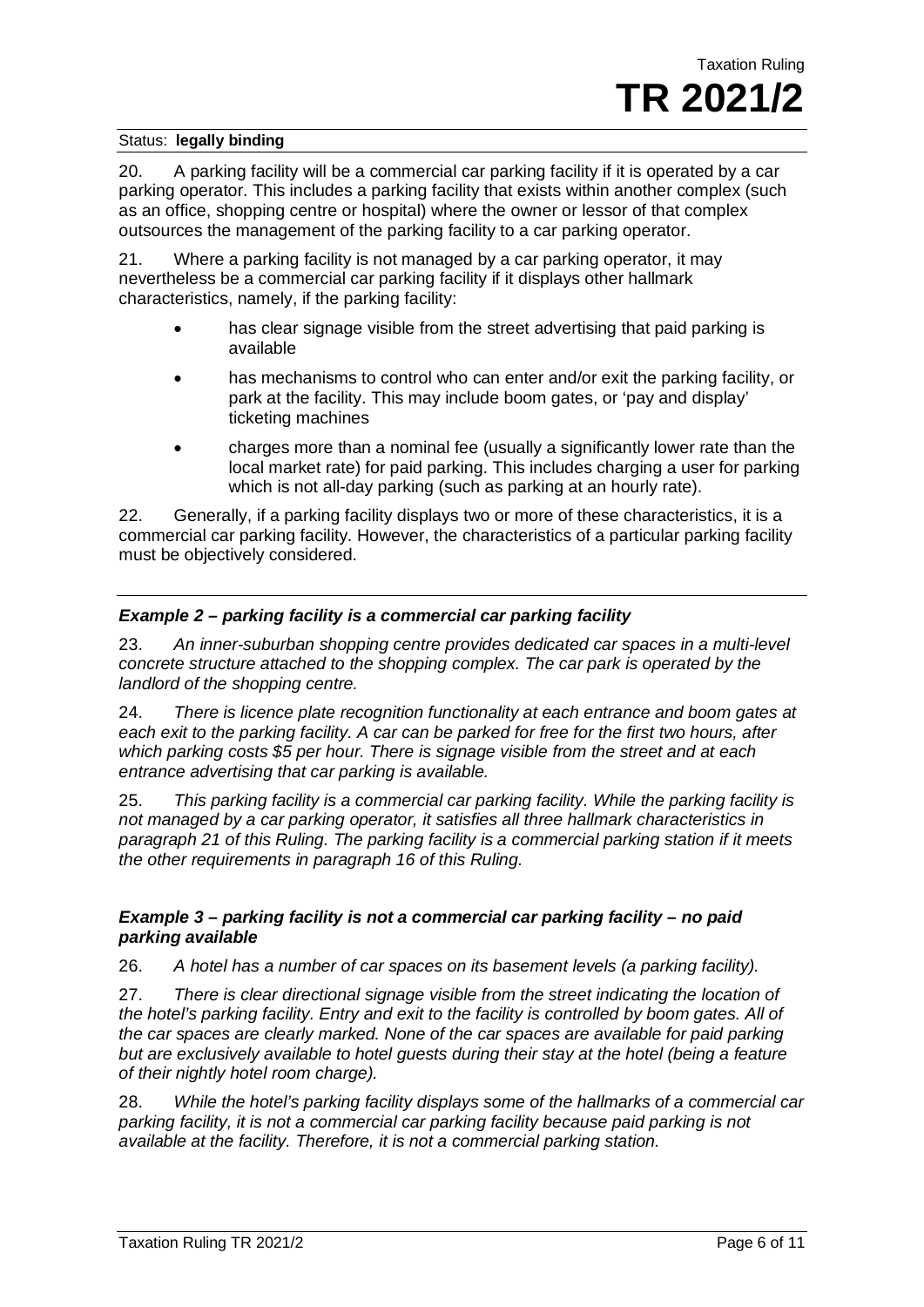#### *Example 4 – parking facility is not a commercial car parking facility*

29. *A local business has several car spaces on its premises that are not regularly used. The business decides to make the unused spaces available to the public as an additional source of income. The car spaces are advertised on a mobile app and website. There is no affiliation with any car parking operator.*

30. *The car spaces are located at the rear of the business premises, which is freely accessible from the street. There is no signage advertising paid parking is available at the premises, and entry or exit to the premises is not controlled. A person books a car space via the mobile app or website using their car's licence plate. The business monitors who is parking at their premises throughout the day.*

31. *While the business may charge a fee for parking in its car spaces, the parking*  facility does not have any of the other hallmark characteristics of a commercial car parking *facility. Therefore, the parking facility is not a commercial parking station.*

#### *Permanent*

32. The term 'permanent' is not defined. Considering its ordinary meaning  $31$  and the statutory context, a permanent commercial car parking facility is enduring or lasting as such and not temporary or transient in nature. For example, a parking facility set up for a special event (like a sporting event) would not be permanent. A vacant lot, operated as a commercial car parking facility, could be considered to be a permanent commercial car parking facility even where it is intended that a building will be erected on the site in due course.

33. Many of the hallmarks of a commercial car parking facility would also support a conclusion that the parking facility is permanent, such as it has:

- signage, advertising and/or online booking facilities
- infrastructure which controls the entry and exit of cars or payments for parking.

#### *All-day parking available in the ordinary course of business to the public on payment of a fee*

34. Only one car space within a commercial car parking facility needs to be available in the ordinary course of business to members of the public for all-day parking for the facility to meet this part of the definition of a commercial parking station.

35. Whether a car space is available in the ordinary course of business for all-day parking depends on the business being carried on by the operator of the parking facility. That is, whether the offer of all-day parking is a usual or regular part of business activities, even if it is not the sole business activity. A parking facility may still qualify as a commercial parking station even if some of its car spaces are available for other purposes. Such purposes include:

• short-term parking, such as hourly parking at a hospital, shopping centre, hotel, university or an airport, or

<span id="page-7-0"></span><sup>31</sup> Macmillan Publishers Australia, *The Macquarie Dictionary* online*,* [www.macquariedictionary.com.au](http://www.macquariedictionary.com.au/)*,* viewed 25 February 2021.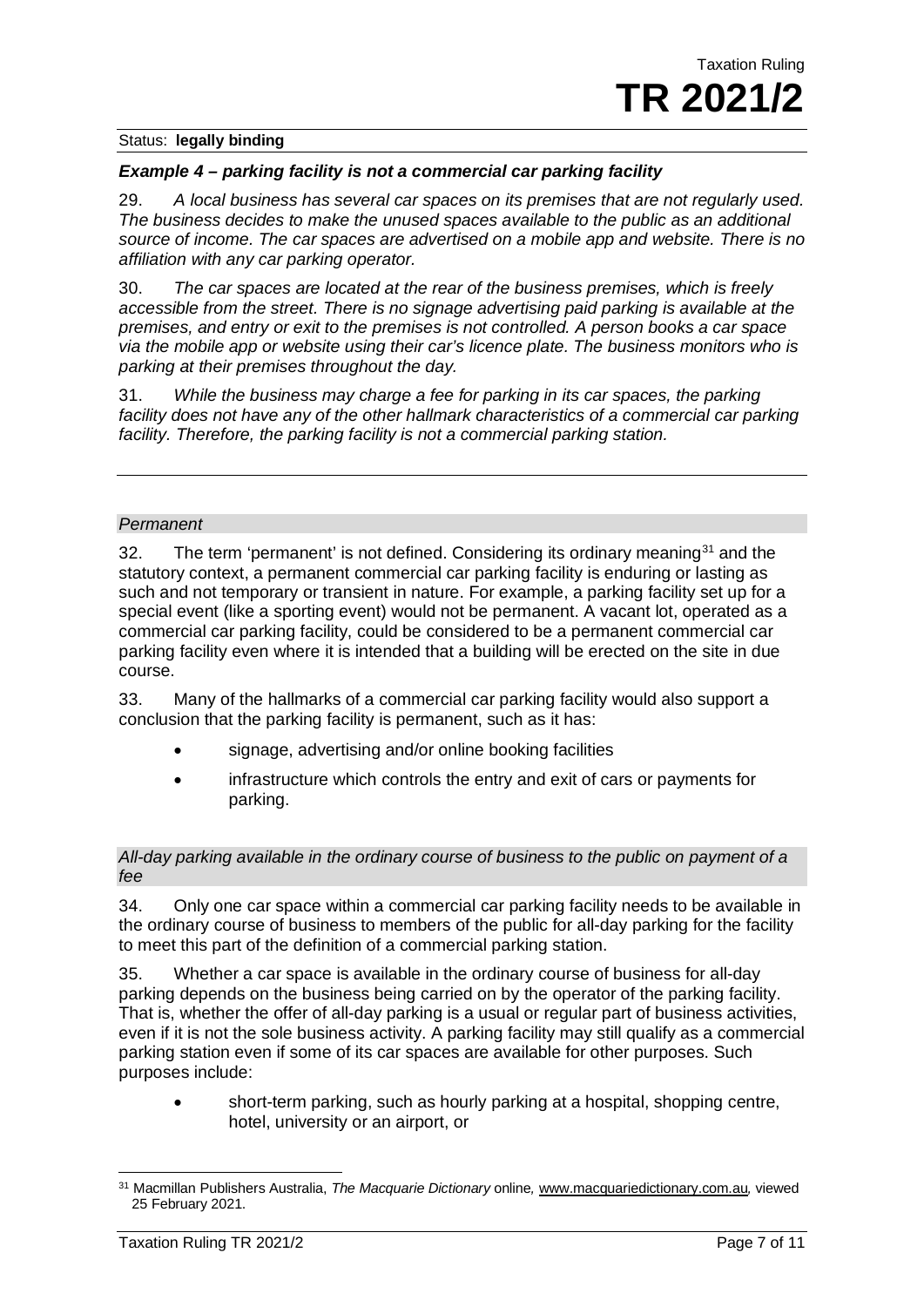• long-term parking, that is, parking over a period exceeding one day.

36. All-day parking may still be provided in the ordinary course of business, even if a parking facility's fee structure appears to encourage short-term parking and discourage all-day parking. The fact that all-day parking charges are expensive will not, on its own, mean all-day parking is outside the ordinary course of business.<sup>[32](#page-8-0)</sup>

37. The offering of a single car space for all-day parking may be in the ordinary course of business if it is intended to be repeated, or it can be shown that the transaction was the first step in the carrying on of a business. Some entities have been held to carry on a business where ongoing activities are relatively limited and the key activity consists of letting the company's premises for rent on an ongoing basis.<sup>[33](#page-8-1)</sup>

38. Where none of a parking facility's car spaces are available in the ordinary course of its business to the public for all-day parking, the parking facility would not be a commercial parking station.

39. The term 'public' takes its ordinary meaning. A car space is available to the public when any member of the public may park their car in that space.<sup>[34](#page-8-2)</sup> Contractual terms and conditions may restrict who or how someone may use the parking facility, for instance, an airport car park may be restricted to passengers and those meeting and greeting passengers. Such restrictions do not prevent the car park from being available to the public, provided any member of the public who agrees to the terms and conditions can use the parking facility.<sup>[35](#page-8-3)</sup>

40. However, if there are substantial limits on the availability of all of the car spaces at a parking facility, the facility's car spaces are not available to the public.<sup>36</sup>

41. A fee must be charged to access all-day parking. $37$  A car park operator may charge this fee daily, or over a longer period of time. Where a car park operator offers periodic payment, a daily fee can be worked out from the periodic fee charged.<sup>[38](#page-8-6)</sup>

#### *Example 5 – car spaces are available to the public for all-day parking*

42. *A private hospital operates a permanent commercial car parking facility in a purpose-built structure on its campus.*

43. *The fee for car parking is calculated per hour for the first four hours, with a flat fee thereafter. Any member of the public who agrees to the parking rates and conditions advertised online and at each entrance to the facility can park their car at the facility.*

44. *The facility's car spaces are available in the ordinary course of business to members of the public for all-day parking.*

<span id="page-8-0"></span><sup>&</sup>lt;sup>32</sup> Qantas Airways Limited and Commissioner of Taxation [2014] AATA 316 (Qantas AAT) at [57–61].

<span id="page-8-1"></span><sup>33</sup> Refer to paragraphs 38 to 41 of Taxation Ruling TR 2019/1 *Income tax: when does a company carry on a business?*

<span id="page-8-2"></span><sup>&</sup>lt;sup>34</sup> A car park may be a commercial parking station on a particular day even if employees used or could use the parking on that day, or the car park was intended to be used by employees commuting between their place of residence and their primary place of employment. Refer to *Commissioner of Taxation v Qantas Airways Limited* [2014] FCAFC 168 (*Qantas*) at [12].

<span id="page-8-3"></span><sup>35</sup> A car park may be a commercial parking station on a particular day even if conditions imposed on its use meant employees did not or could not use it. Refer to *Qantas* at [22].

<span id="page-8-4"></span><sup>36</sup> *Re Income Tax Acts (No 1)* [1930] VLR 211.

<span id="page-8-5"></span><sup>37</sup> *Qantas AAT* at [65].

<span id="page-8-6"></span><sup>38</sup> Section 39E.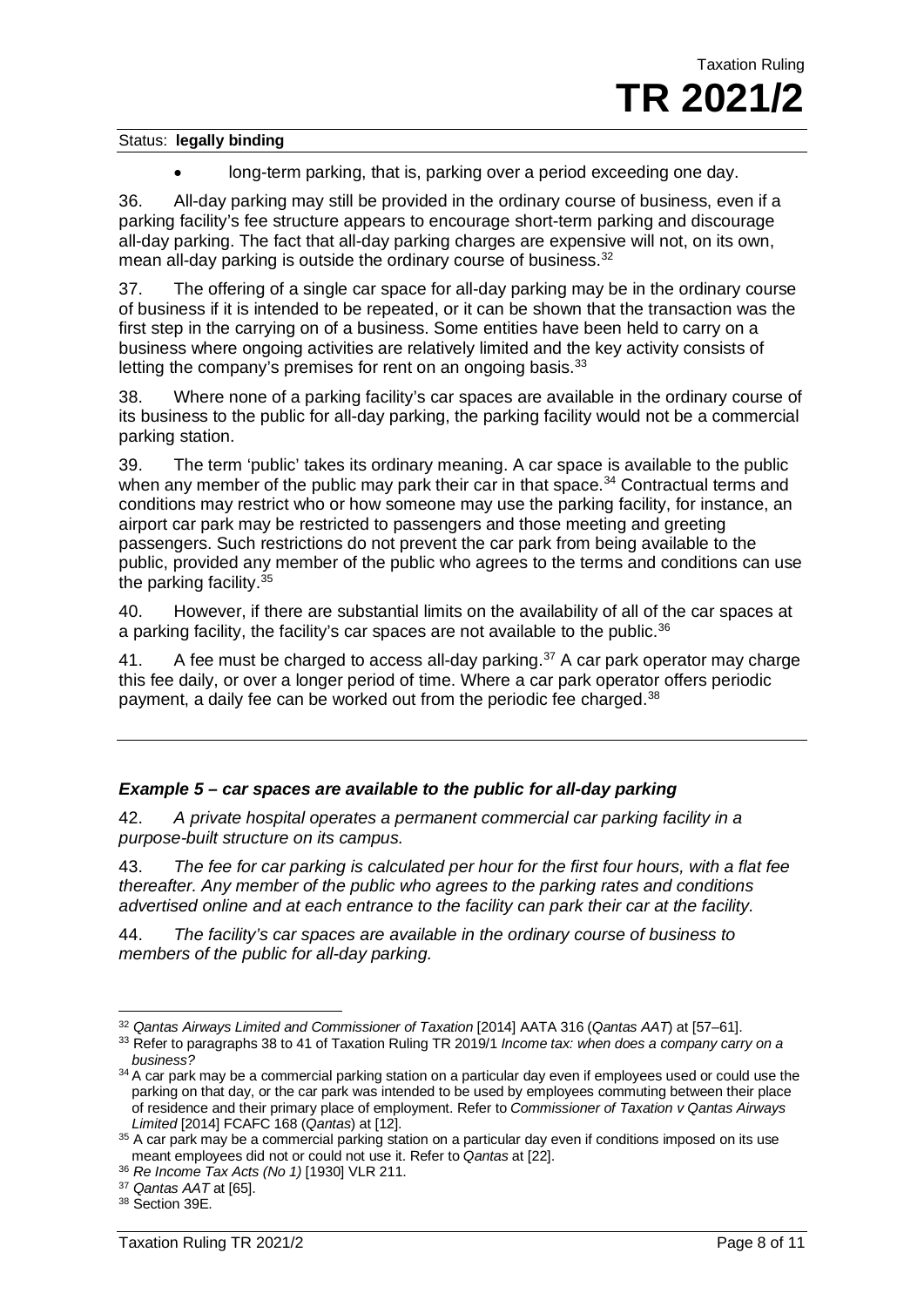#### *Example 6 – car spaces are not available to the public for all-day parking*

45. *A car parking operator runs a permanent commercial car parking facility where all of the car spaces are available for lease by businesses.*

46. *None of the facility's spaces are available for members of the public to drive up and park (for short-term, all-day or long-term parking).*

47. *Therefore, the facility is not a commercial parking station.*

#### *Not on-street parking*

48. The definition of commercial parking station excludes a parking facility on a public street, road, lane, thoroughfare or footpath paid for by inserting money in a meter or by obtaining a voucher.' [39](#page-9-0)

#### *Lowest representative fee charged*

49. A fee that is not representative<sup>[40](#page-9-1)</sup> is disregarded when considering if the car parking threshold requirement is met.<sup>[41](#page-9-2)</sup>

50. To work out if an all-day parking fee is the lowest representative fee, you identify the fee charged on the first business day of the fringe benefits tax (FBT) year.<sup>42</sup> You then compare that fee against the average fee charged for the same all-day parking by the same operator during:

- the four-week period beginning on that first day of the FBT year, or
- the four-week period ending on that first day of the FBT year. $43$

51. To be considered representative, the fee being tested should not be substantially greater or less than the average fee on each day during the relevant four-week period.

52. The lowest representative fee charged may include fees charged on 'early bird' parking rates or car-pooling arrangements, where a reasonable number of parking spaces are set aside for those purposes.

53. The lowest representative fee charged cannot be:

- nil[44](#page-9-5)
- worked out from fees for longer-term parking if users are prevented from entering and exiting the car park on a daily basis during that period<sup>[45](#page-9-6)</sup>, or
- a fee that is not available to the public on the day that the work car park is provided.

<span id="page-9-0"></span><sup>39</sup> Subsection 136(1).

<span id="page-9-1"></span><sup>40</sup> Section 39AB.

<span id="page-9-2"></span><sup>41</sup> Section 39AA.

<span id="page-9-3"></span><sup>42</sup> Section 39AA. An FBT year is defined in subsection 136(1) as a year beginning on 1 April.

<span id="page-9-4"></span><sup>43</sup> Section 39AB.

<span id="page-9-5"></span><sup>44</sup> *WT94/87 and Commissioner of Taxation* [1995] AATA 97.

<span id="page-9-6"></span><sup>45</sup> *Qantas AAT* at [65].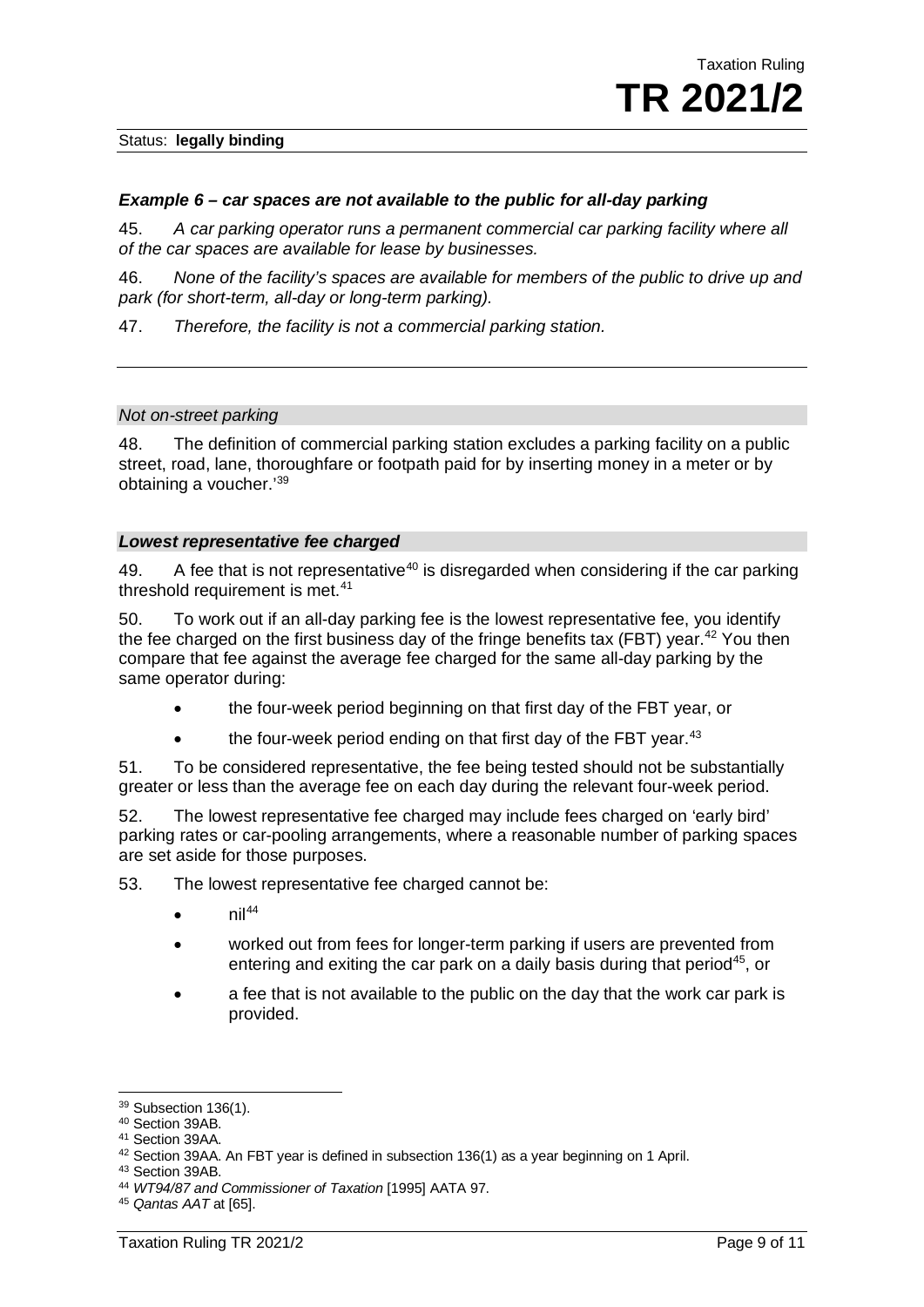54. There are rules to prevent manipulation of the lowest representative fee. For example, the lowest representative fee must be set aside and replaced if the fee:

- is set for the sole or dominant purpose of reducing the taxable value of a car parking benefit, or
- arises because the operator and customer were not at arm's length.<sup>46</sup>

#### **Date of effect**

55. Except to the extent that this Ruling conflicts with views in TR 96/26, it applies before and after its date of issue. However, this Ruling will not apply to taxpayers to the extent that it conflicts with the terms of settlement of a dispute agreed to before the date of issue of this Ruling (see paragraphs 75 to 76 of TR 2006/10).

56. Paragraph 81 of TR 96/26 expressed the view that car parking facilities that have a primary purpose other than providing all-day parking (that is, one that usually charges penalty rates significantly higher than the rates chargeable for all-day parking at commercial all-day parking facilities) were not commercial parking stations. That view is not retained in this Ruling in recognition of the decisions of the Federal Court in *Qantas* and the Administrative Appeals Tribunal in *Qantas AAT*. In respect of this changed view, this Ruling applies in respect of car parking benefits provided on or after 1 April 2022.

**Commissioner of Taxation** 16 June 2021

<span id="page-10-0"></span><sup>46</sup> Subsection 39E(2).